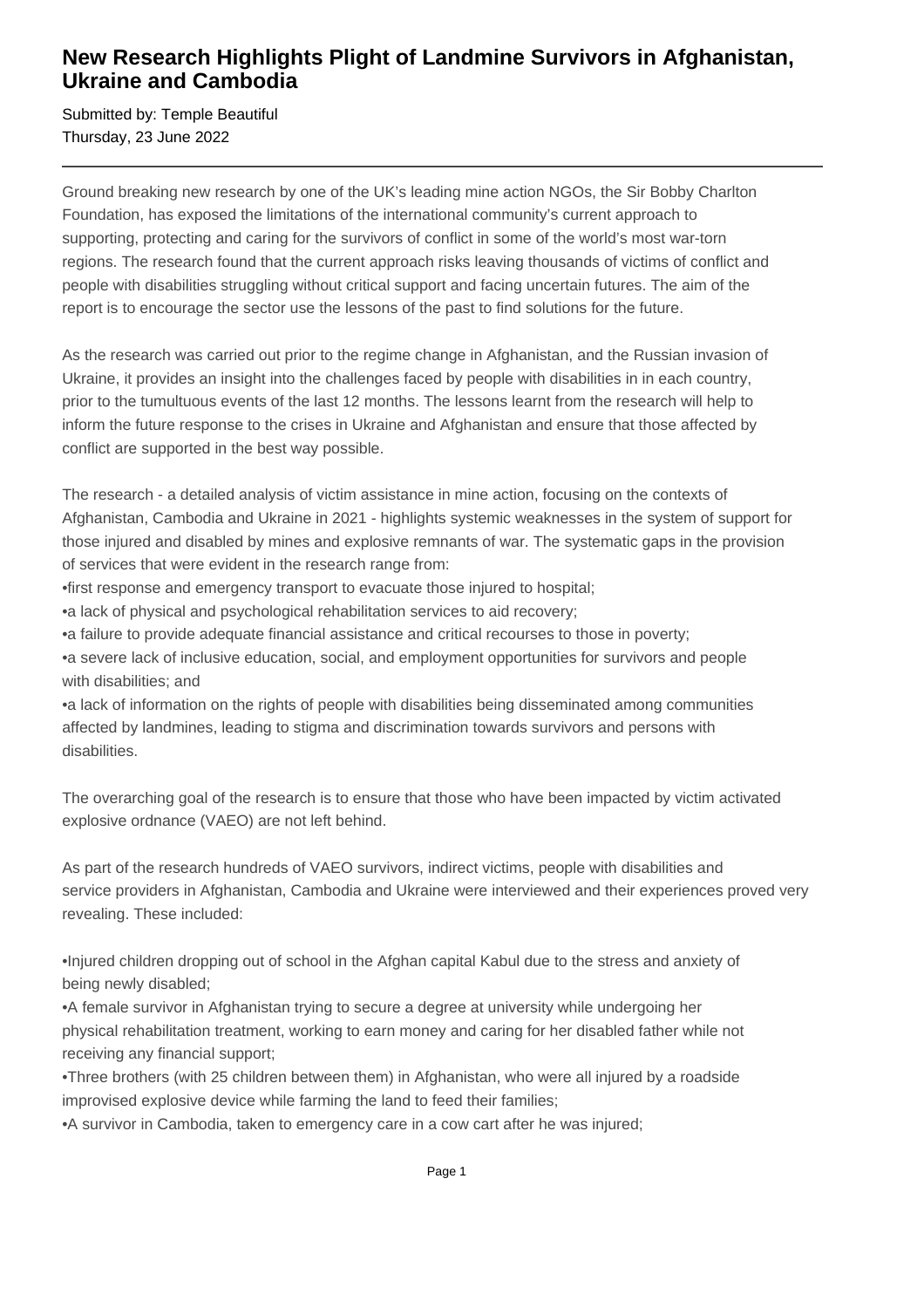• A female survivor in Cambodia with shrapnel in her head, who had to travel over 500km from her home to do tests once a month for eight years, costing her approximately 170USD per trip (including transportation, food, and accommodation);

• A survivor in Ukraine who had to drag himself for two hours to find help after injuring both his legs in a landmine incident and then taking days to reach appropriate care (being refused transport by the military in the process);

• Survivors of an incident that occurred in Ukraine while clearing landmines for the government, who were forced to lie on top of each other in a small rescue vehicle; and

• Survivors in Ukraine who turned down offers of psychological support due to the stigma associated with mental health.

Key finding in the report include:

• evidence of a sharp drop in victim assistance and mine action funding internationally, despite treaty obligations to support landmine survivors. This has resulted in the scaling back of NGO victim assistance services in Cambodia and more than a third of provinces in Afghanistan with no rehabilitation services to support survivors;

• despite stated free healthcare, over half of those with a disability interviewed in Cambodia said they would rather pay for private healthcare than rely on Government run hospitals with many citing a lack of trust in the system as their reason;

• many disabled people living in poverty, in all three countries, face unnecessary barriers to financial support due to the bureaucratic processes involved in registering their disability and related statuses, which would give them access to financial assistance and free healthcare;

• according to estimates the average person with a disability in Cambodia spends approximately three to four times more on healthcare than people without a disability;

• despite Government and NGO awareness raising programmes in Cambodia, no survivor taking part in the study could name any of the rights they had as a person with a disability;

• even before the current conflict with Russia, fighting in the Donetsk and Luhansk Oblasts of Ukraine (since 2014) meant that landmines and other explosive devices were heavily affecting the lives of people living in both the Government and non-Government controlled areas; and

• most VAEO incidents in Ukraine prior to the current conflict occurred in the "grey zone", in the area along the contact line between the Government and non-Government controlled areas, where support was largely non-exisitent. These circumstances are only likely to have worsened and spread since the Russian invasion.

Recommendations resulting from the research include:

 Increased involvement and participation of survivors and people with disabilities in the design, delivery and management of policies and programmes in place for their benefit;

 Greater prioritisation of victim assistance and rehabilitation projects for survivors and people with disabilities when funding and policy decisions are being made in relation to broader mine action, humanitarian aid and development;

 Improved consideration for needs and victim assistance in the collection, management and analysis of data related to mine action, so that levels, trends and changes in need can be tracked and services better targeted;

 Enhanced coordination of service provision to establish a holistic approach to victim assistance and maximise the benefits of a multi-sectoral and integrated support; and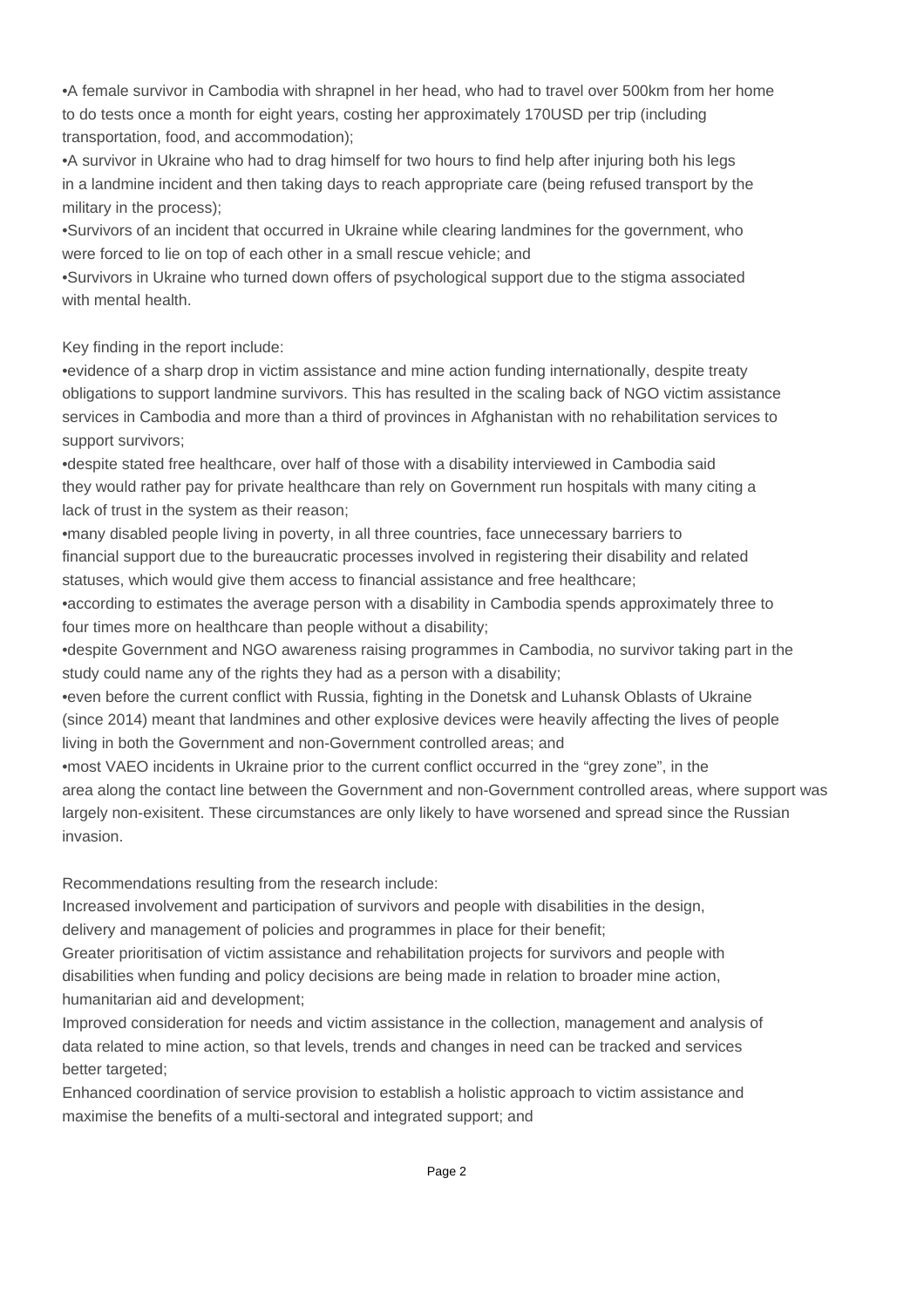Better distribution of information and strategies between countries and agencies, especially from those with significant experience in victim assistance to those in the process of developing new programmes.

Lou McGrath OBE, CEO of the Sir Bobby Charlton Foundation, said:

"By undertaking this research, we wanted to learn from the insight and lived realities of survivors, their families, people with disabilities and others living in landmine contaminated areas. The research has successfully shone a light on the experiences of landmine and bomb blast victims.

"It is our hope that by providing a platform for these invaluable insights to be heard, we will help inform the design and implementation of successful victim assistance policy in the future.

"We acknowledge the obvious changes that have taken place both in Afghanistan and now Ukraine since the field research for this report was undertaken. These changes, however, do not take away from the value of the recommendations. Rather, the changes only exemplify their importance. The lessons of the past that are presented here will help to inform victim assistance stakeholders in both countries when designing policy to support those affected, in the future".

The research author, George Fairhurst, who conducted all the field visits and interviews said:

"Victim assistance in mine action plays an important role by providing an inflow of specialist staff, expertise, and resources to address the increased strain on a country dealing with the presence of mines. The existence of victim assistance structures in a country also drives the design and implementation of rights-based laws, policies, and programmes.

"Despite the crucial role of victim assistance, the service providers I met were struggling to secure the funding they needed to maintain their services and address needs. This suggests that current funding strategies are not suitable or sustainable".

Notes to Editors

## The Research

The research was conducted by George Fairhurst and involved field visits to communities, schools, hospitals, physical rehabilitation centres, vocational training centres, and other relevant sites in Afghanistan, Ukraine and Cambodia. The field visits were carried out between July and December 2021 covering rural, suburban and urban areas. An important part of the investigation in these three countries was to understand 'to what extent victim assistance has been, and continues to be, sufficiently and sustainably supported by the international community'.

Across Afghanistan, Cambodia and Ukraine 481 people participated in interviews: 278 possible programme recipients (149 survivors, and 129 indirect victims) and 182 administrators and service providers. In addition to the field interviews, online interviews with stakeholders of 25 national and international organisations, donors and agencies working in the mine action, humanitarian aid and development spheres